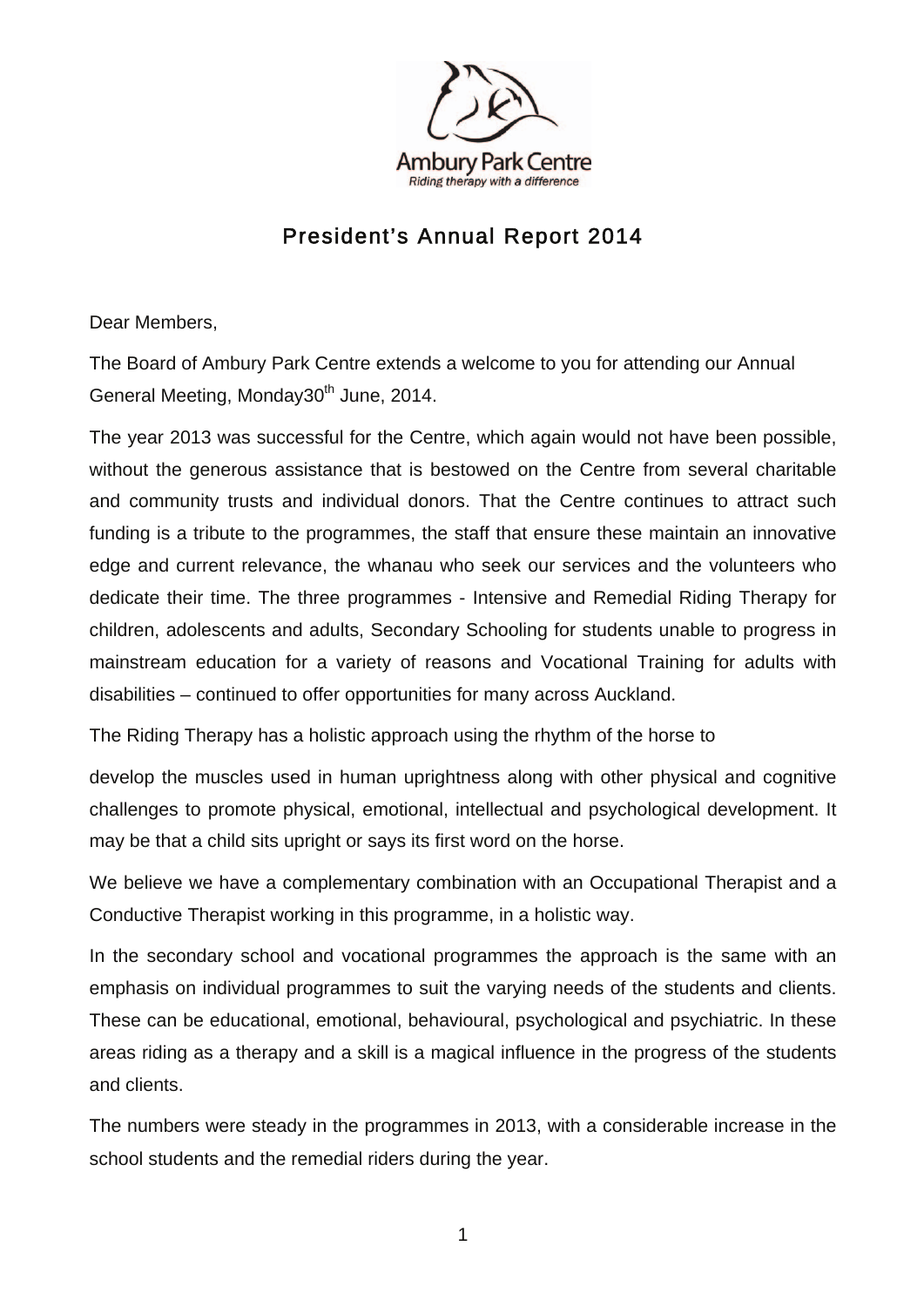The school students worked towards NCEA standards and to improving their horse riding skills. The Vocational programme offered opportunities for its clients to improve life skills, maintain Literacy and Numeracy skills, to be involved in community activities and pursue personal aspirations. Many were involved in riding and all in horse care.

 The end of year Prizegiving celebrated the achievements of the students and clients for their academic, riding and horse care achievements. It was again a fine day to celebrate outdoors after a skilful and entertaining riding display that included the team game "Hoof Ball"! This is rather like soccer on horseback, played with a very large ball. Some students transitioned to further education or work: MIT Hospitality, Youth Guarantee Tourism (Cabin Crew Training) and an assistant position in Early Childhood.

In the 2012 Annual Report details were reported about our fundraising dinner in our indoor arena on March 23, 2013 but it should be reiterated that it was a stellar event in every way. The Board was overwhelmed by the generosity of those present and others that contributed to raising funds for "Horsepower". As mentioned in the 2012 report an unexpected bonus was that the global design company Gibson Rusden, now called Creative Refinery, who supported us to brilliantly stage the event, later adopted Ambury Park Centre as its charity, taking the role of helping promote the Centre through redesigning our logo and promotional materials, including the website. The new name and logo feature on this document, the letterheads and the business cards are designed and the website is well on the way. The relationship with Vanessa Preece and Neil Rusden from Creative Refinery is inspiring and motivating. We are most fortunate to have their talented input.

 We are planning that the "Horsepower" arena fund raising dinner will become at least a biennial event, and hope that its initial stellar success is repeated.

The Board and staff were very pleased to receive a grant in 2013 from the ASB Community Trust to fund the purchase of a new server for the Centre and new computers for our management and administrative staff, and some other staff members. The upgrade was very much needed. In 2014 the challenge in this area is to upgrade the computers for our students and clients, as the existing ones are no longer supported.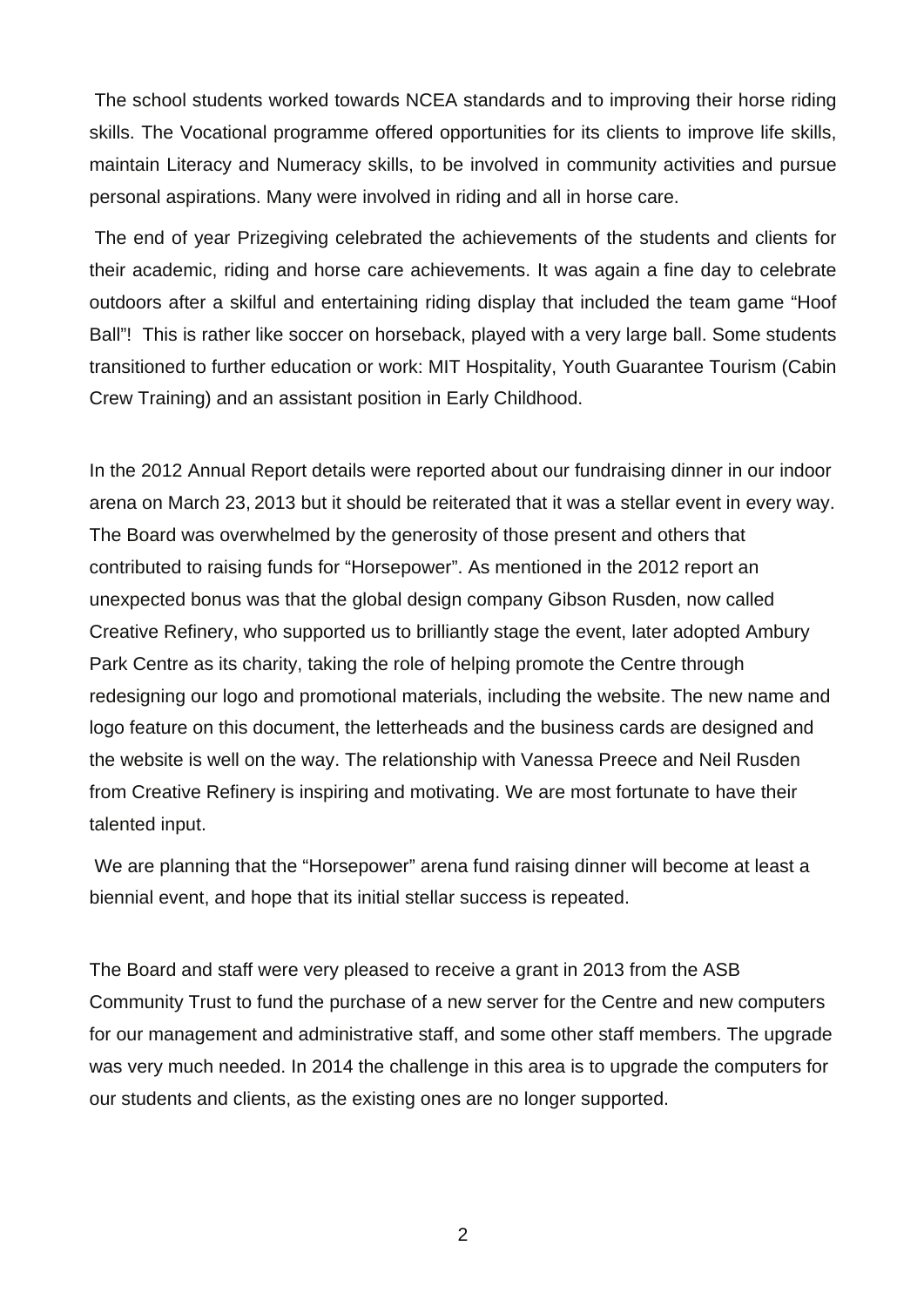In 2013 there was a plan to raise the funds to address a winter and spring drainage issue in the area between the facilities building and the barns at the back of the property and look to create a second outdoor sensory area or trail for our riders. This remains on the agenda but to date more pressing needs have taken priority, such as the IT upgrade and assistance with our operational costs.

That the Centre continues to operate not just effectively but with verve and satisfying outcomes is largely due to the continuing contributions we receive from many quarters. A visit to the Centre demonstrates the complexity of how the various programmes operate in a smooth precision to facilitate Intensive and Remedial riding for a wide age range, second chance secondary education for vulnerable and often troubled adolescence and vocational skills training and opportunities for adults with disabilities. The average numbers catered for in 2013 were 80-90 in Riding Therapy, up to 29 in the school and 29 in the vocational area. The outcomes for all of the programmes were pleasing through utilising individualised programmes and the powerful influence of the horse as therapeutic not just in riding therapy but in the school and the vocational course to provide riding opportunities, horse care duties and a relationship with a horse.

As mentioned number of our students achieved NCEA standards and in 2014 the senior students are poised to achieve more. Further NZQA Equine standards are being introduced for senior students. The NZQA Equine Standards begin at Level 2 and require a level of maturity.

The Equine Assisted Learning continues to be part of the school programme and as yet the Centre has not ventured much further with the idea of offering this therapy beyond the Centre's students and clients. Although a form of this has been an element in the initiation and transition process with Intensive Wraparound students, to help ascertain whether Ambury Park Centre could be suitable for their continuing education. EAL is an area in which one should proceed with caution ensuring that a professional mental health person is involved. As mentioned in last year's report we do have three staff qualified to support EAL.

The half salary contribution related to EAL type ground work in the students' riding programme was again funded by The Four Winds Foundation.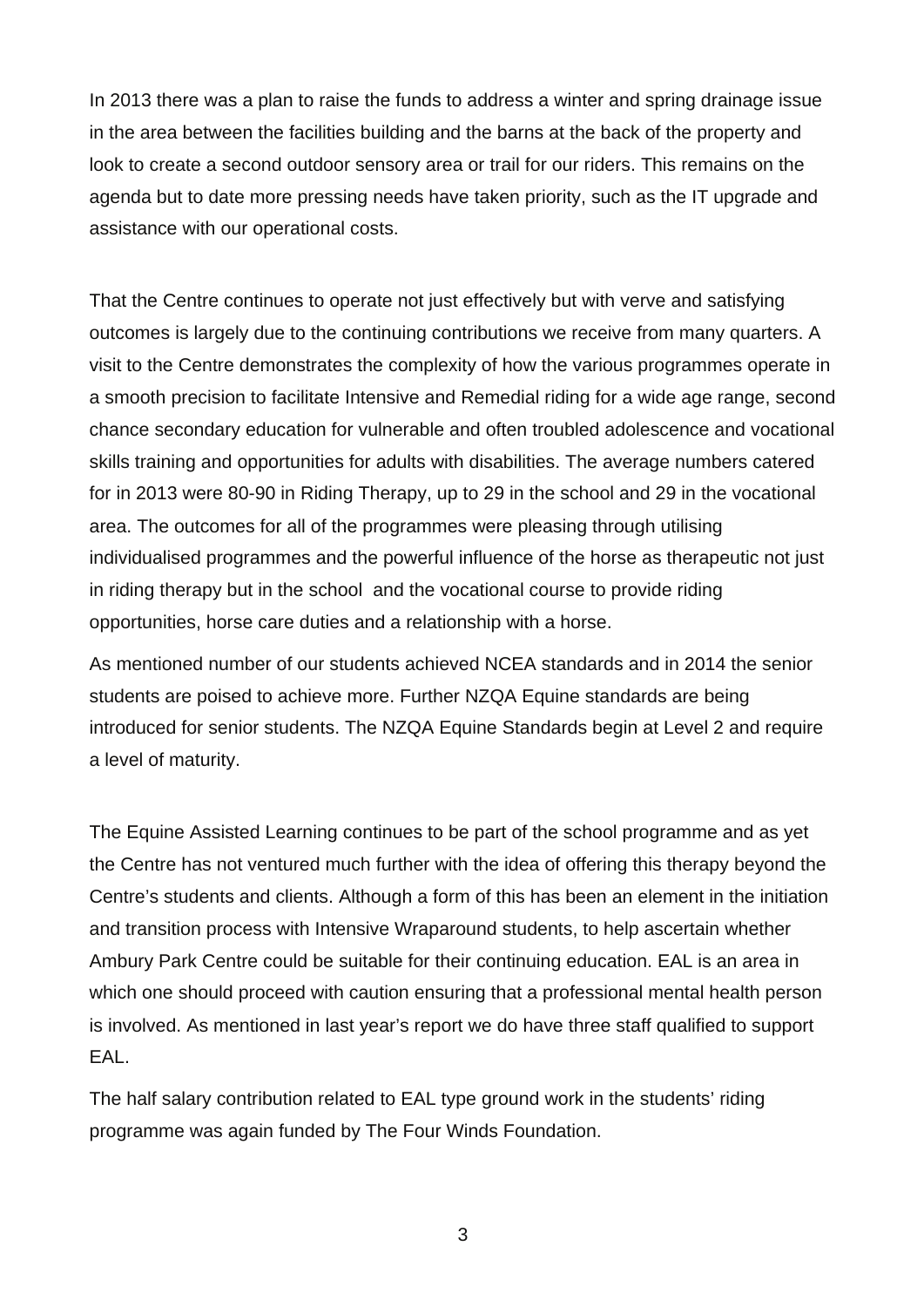The success of the Centre's programmes is of course related to the planning and practical skills of the staff and the energy they expend to be innovative and ensure the students and clients experience success. We acknowledge both the work and the skills of the staff.

The board very much appreciates the good work of our Heads of School (Elizabeth Warden), Equine (Debbie Freeman) Vocational (Keating Oakley-Browne) for their skilled leadership and management. Also on behalf of the Board, I acknowledge the leadership of the Director/Principal (Noel Morrison) generally and in particular his skills in promoting the Centre, attracting students and clients and his dedicated work in seeking the best outcomes for them.

Recently Pip Hackett, a Centre Remedial coach of long standing was awarded the honour of the RDA coach of the year for 2013. We congratulate Pip. Debbie Freeman is also to be congratulated for being bestowed with a Life Membership of RDA.

The goal in in the adult Vocational programme has been to further implement 'pathways to inclusion', whereby the clients are supported to access activities or areas of training that they personally aspire to, as required by the Ministry of Social Development. It is reported from The Vocational group that the programme has been developed to enable the clients to access activities applicable to their personal aspirations and take part in small group community outings focusing on shared preferences that foster independence and personal networks. A Vocational Prospectus, which includes whanau views, was completed to be trialed in 2014. Otherwise the programme continues to offer a variety of foci in life skills, such as cooking, horse care, managing public transport and shopping, personal skills for Numeracy and Literacy, swimming and generally managing being out in the community.

Volunteer's day was celebrated in June and the Centre ran volunteer programmes in holiday periods providing opportunities for learning further horse skills and taking part in riding activities. It is much appreciated that the Equine staff do this for such a dedicated service to Ambury Park Centre. Quite simply our riding therapy programmes could not function without our many volunteers. There is considerable effort made by the Equine staff to canvas interest and to then train volunteers. It is very good that Carole Wiltshire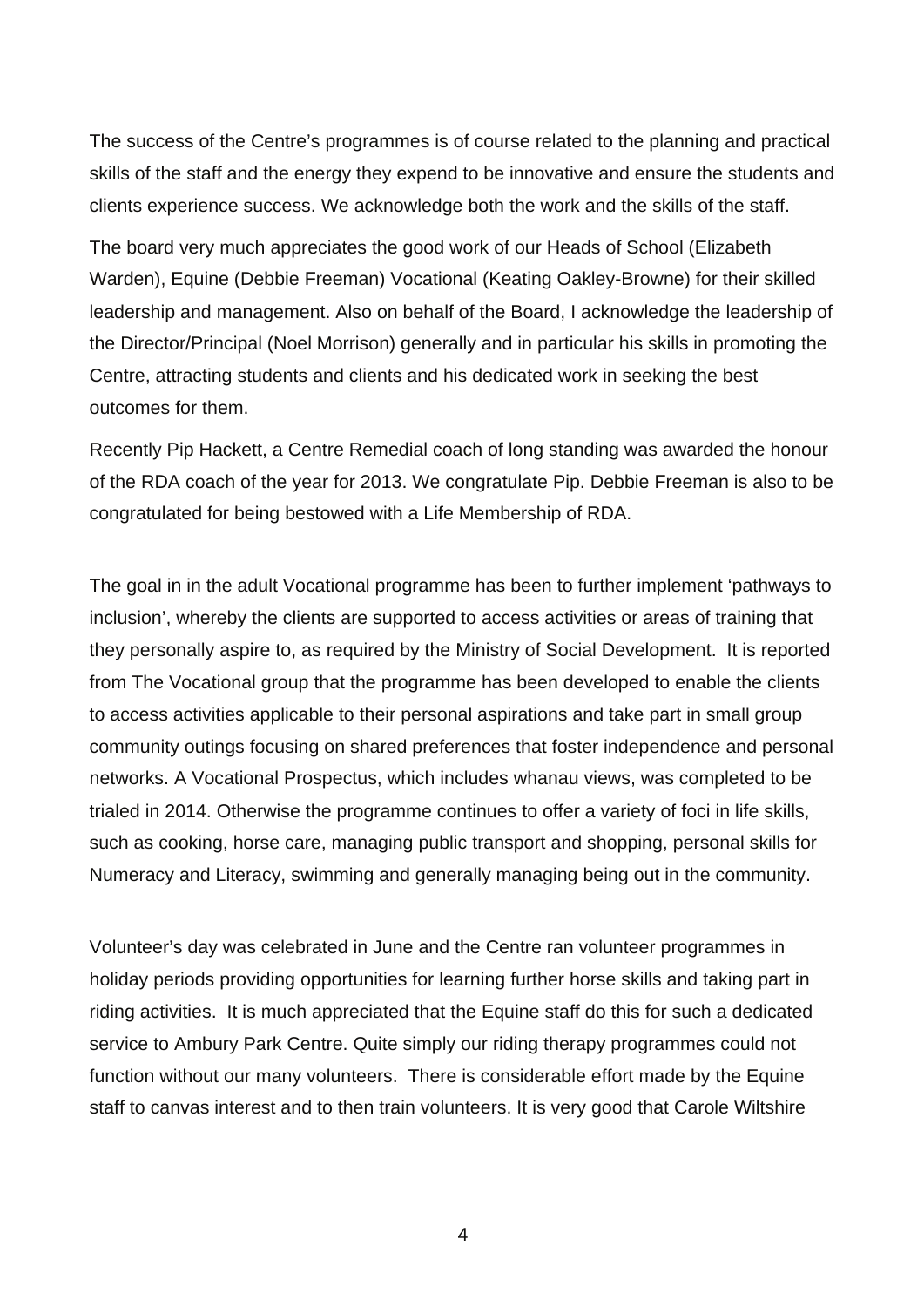has taken the responsibility to be the Centre's Volunteer Coordinator. This is a great help to us all.

 It is important that the staff are offered Professional Development opportunities as a whole staff and as specific to their particular roles. In 2013 there was a continued focus on Fetal Alcohol Syndrome Disorder and its implications for development and learning, all important internal planning and sharing of PD experiences and First Aid. The school teaching staff attended Cluster Group PD meetings and other subject specific PD in English and Mathematics. The Vocational Skills staff took part in the Ministry of Social Development course in Facilitation and Planning. Other groups were involved in Abuse and Family Violence run by the Ministry of Education, Equine Assisted Learning, Jen Hamilton Show Jumping Course, Registered In-service for Priority Learners and Volunteering Auckland information sharing. As in other years a number of Equine staff attended the RDA Conference/Training, this year held in Silverstream in May 2013.

2013 was no exception in the staff organising a car boot sale in March to raise funds for the students and clients to experience community based educational and aspirational trips. There were many car boot vendors and a staff variety stall. The horse rides and the sausage sizzle were again popular.

Later in November selected members of our herd were used for horse rides at the annual Ambury Farm day. On both these occasions several volunteers assisted. This is appreciated by the Board.

The continuation of the holiday riding programme is also very most welcome and is valuable for raising further funds, and for the Centre providing for a wider community need that simultaneously raises the Centre's profile.

In 2013 volunteer groups Chorus, a group from Manukau Electoral Office and volunteers from the farm and staff helped out at the Centre with mainly outdoor work.

The agencies with which the Centre works for the support of our clients and students in 2013 were Child Youth and Family Services, Group Special Education, Child and Adolescent Mental Health Services (Whirinaki, Kari Centre, Marinoto West), the Child and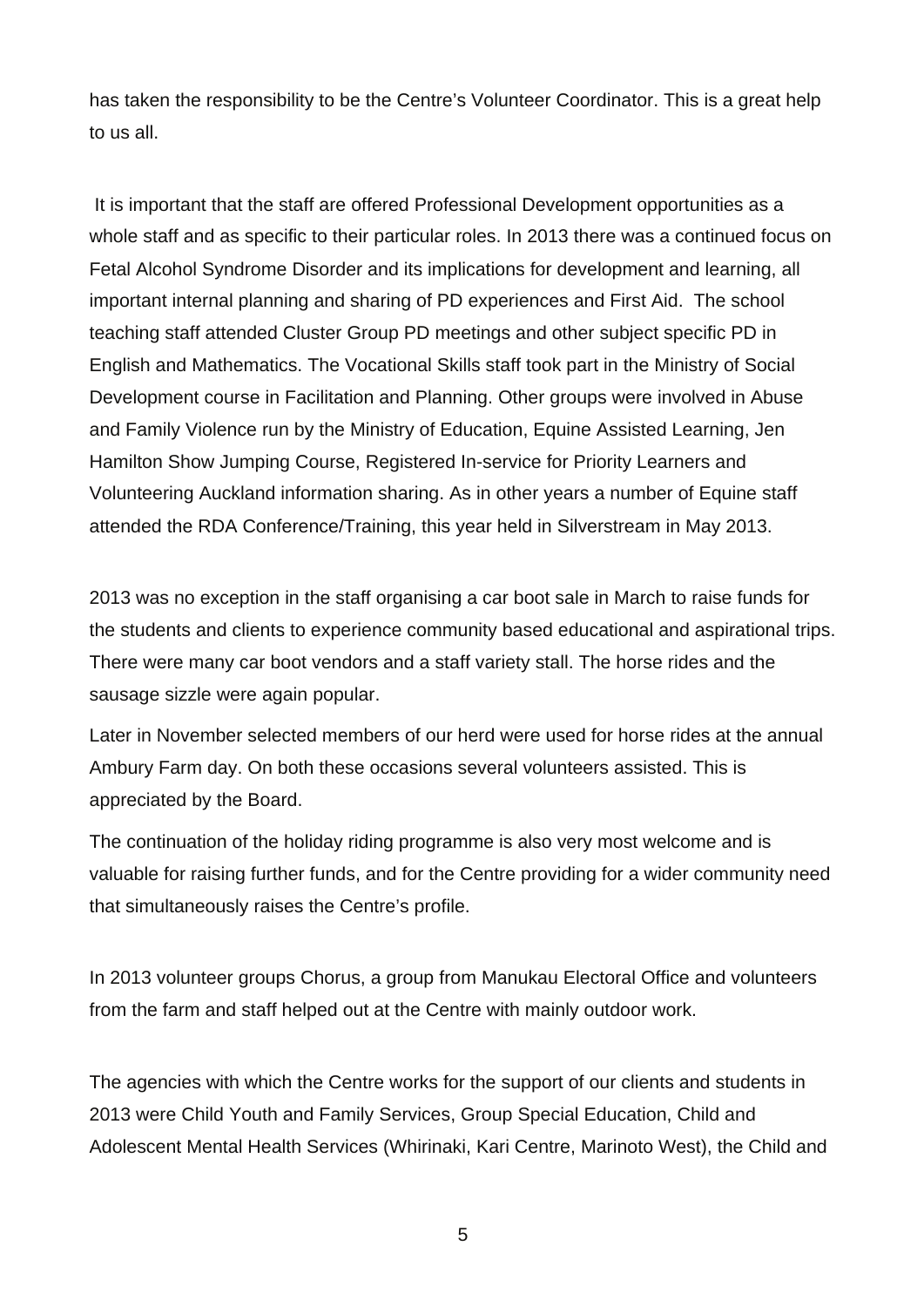Family Unit, Youth Transition Programme, Alternative Education, several schools, special schools, other youth and adult providers and transition coordinators.

An annual early evening meet and greet with the students, clients and parents/caregivers in March helped to facilitate understanding of the Centre's practices with our whanau. At other points in the year, meetings for Independent Learning Programmes (IPLs) are held to reinforce and explain the individual goals for the students, clients, parents and caregivers. Feedback from the parents and caregivers generally and specifically for their children is important for the staff, and no less specifically for the Board to know.

2013 was the last year in the three year cycle for the Centre's Strategic plan for the school as required by the Ministry of Education. So in July the next one is to be formulated. There is a considerable Equine element in this document at Ambury since riding and horse care are vital parts of the curriculum and qualifications. The Board reviews and discusses an annual income though a review and projected budget planning.

Sadly we lost Fred and Tyson from our herd this year. They were retired to Debbie's Freeman's farm and had become increasingly frail. However two new horses, Cobber and Rain, joined our herd in 2013. Rain settled into the Therapy programme and Cobber with the student riding.

The overriding challenge for Ambury Park Centre is to achieve the level of funding each year that ensures our three areas of operation continue to offer high quality equine therapy, secondary education and vocational training. The Centre is the recipient of a proportion of its funding from the Ministries of Health, Education and Social Development and from fees. Beyond that the Centre is reliant on donations and grants from charitable and community trusts which so generously contributed to the Centre's success in 2013. The Centre was blessed with extraordinary assistance from these sources that enabled it to cover salary, horse care, staff professional development and other operational costs. Horse sponsors are a valued source of income, the number of whom increased as an outcome of the Arena dinner in 2013. Individual donations were also very generous. The Board is indeed grateful for all of these sources of income.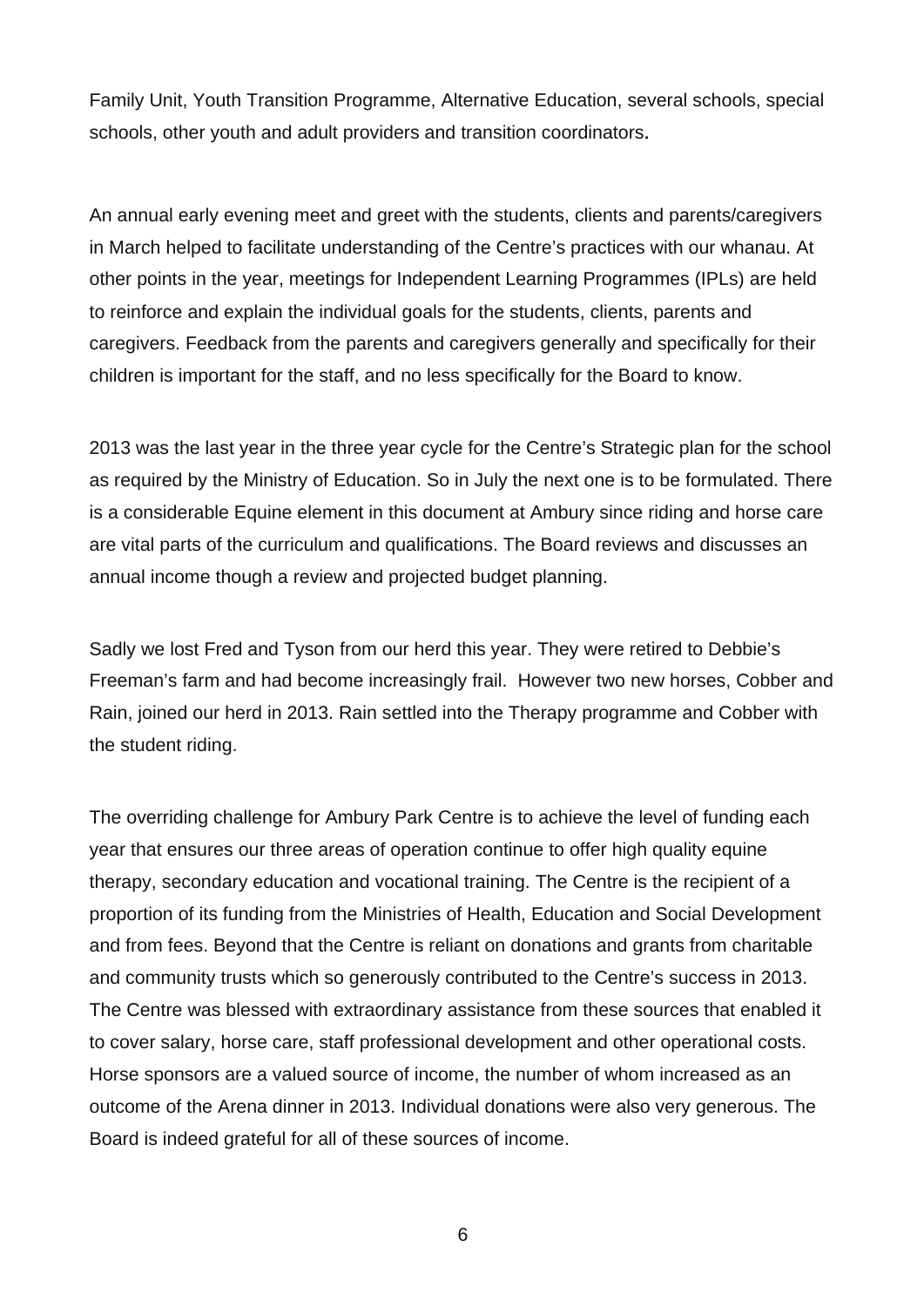In 2013 a grant from The ASB Community Trust funded the purchase and installation of a new server and computers for the administration and management staff. This was an urgently needed upgrade. As mentioned earlier, we now have the challenge of seeking funding to upgrade the computer for the school students and adult clients

Further funding from Community Foundations and Trusts contributed to the Centre's expenses for Equine, schooling, professional development, maintenance and resources for all programmes. The Board works determinedly to ensure that our horses are well cared for, we are adequately resourced, and our staffing levels are maintained.

In 2013 the Centre received grants from numerous Community Foundations and Trusts namely Pub Charity, Four Winds Foundation, Southern Trust, Blue Waters Community Trust, Infinity Foundation, Lion Foundation, Pelorus Trust and COGS.

Family and other Charitable Trusts donations are the very backbone of the Centre in ensuring that its three operations continue - the riding therapy, second chance education and vocational training, that strive to improve the physical, educational, emotional, psychological and psychiatric wellbeing of our clients and students, and in so doing to impact positively on their whanau and their wider communities. The Board is enormously grateful to them, horse sponsors and individual donors who made all of this possible in 2013.

The Maurice Paykel Charitable Trust, Joyce Fisher Charitable Trust (2013-14) and J M Thompson Trust are long time extraordinary benefactors of the Centre, along with the Lou and Iris Fisher Trust, PH Picot Charitable Trust and the Sir John Logan Campbell Residuary Estate. Other generous grants and donations were received from the June Gray Charitable Trust, Chenery Memorial Trust, ARA Lodge no. 348 IC Charitable Trust, Geoffrey & Nell Erne Adams Charitable Trust, Mangere Community Trust, Lois Dalley Charitable Trust, Ziera Shoes NZ Ltd, Franklin Machinery Club, Mangere Markets, Totoraa Epsom Service Club, Epsom Girls Grammar School, Pukekohe RSA, Waiheke Over 40s, Budwalda and McDonnell, Whitford Women's Institute and NZRDA.

Horses were sponsored by Grove Hardware Ltd, the Kelliher Charitable Trust, REM Systems, Dr Malcolm and Chris Futter, Mike and Linda Gill , Jane Burmester and the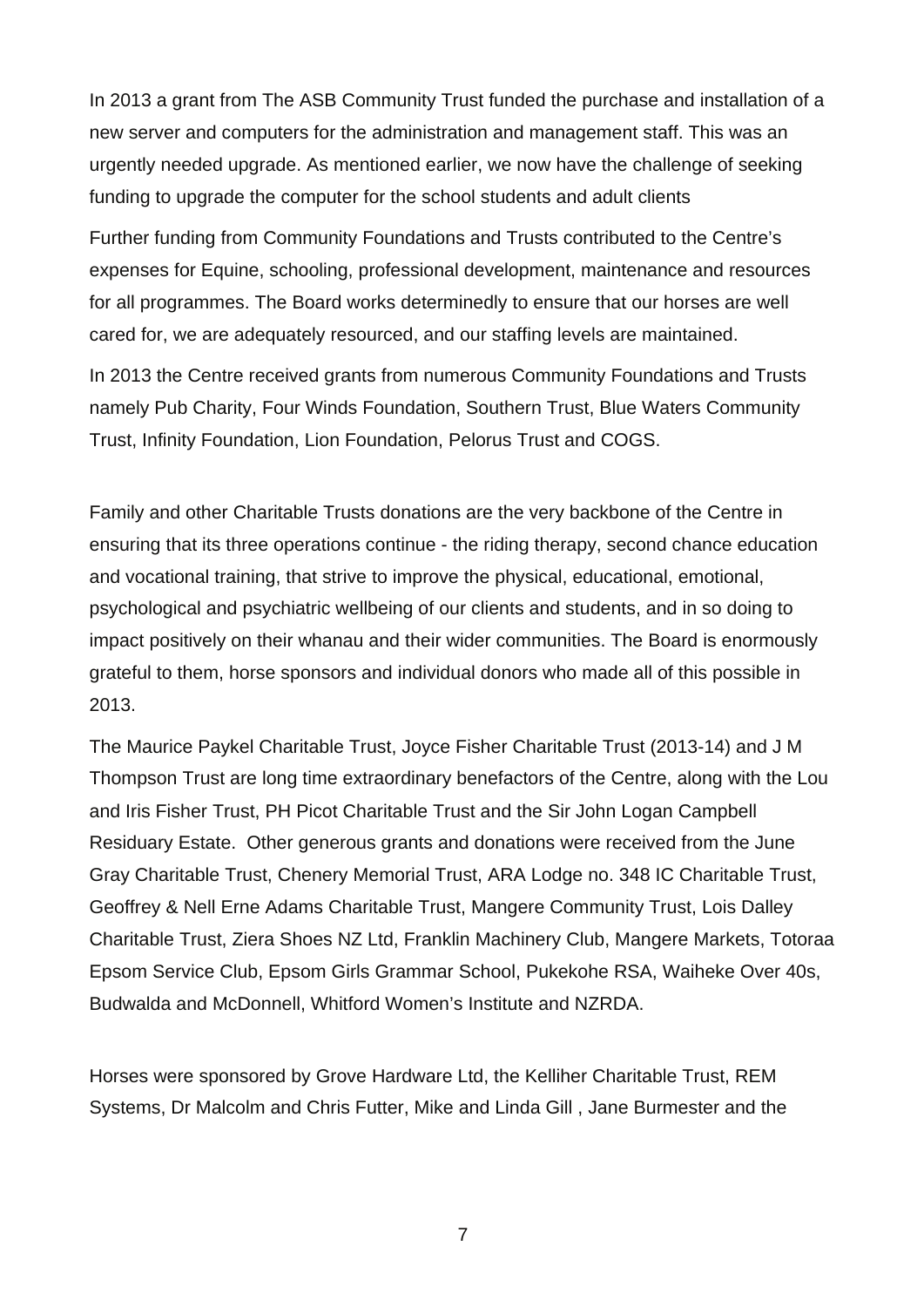Ralph and Eve Seelye Charitable Trust (sponsored 2 horses), and Warren and Caroline Grove.

Several individuals contributed significantly. Among these were Mary Brook who ensured a very generous grant for the Centre, Michael Otto, Jane Thompson, Tim Chan, John Goulding, Sir Thomas Thorp, Carole Wiltshire, and many others. Too numerous to mention individually are the people who donated so much with horse care pledges, to auction items and with donations to the Arena fundraising dinner, "Horsepower", in March.

I repeat that the Centre is truly blessed with such a positive input towards its operational costs, enabling it to realise its goals in 2013

Tribute has been paid to the staff, who along with the Board members are fundamental to the Centre making a difference in the lives of many children, adolescents and adults in the Auckland area. I wish to acknowledge the good work and dedication of the Board and in particular I thank treasurer, Claire Lingman, and Secretary, Caroline Grove, for their very significant efforts. I also wish to acknowledge the particularly creative input of Vice President Ian John, and the work of other members Chris Futter, Deane Maule, Doug Alexander, Janet Hepi, Vicky Latta, Director/Principal Noel Morrison and staff representative Elizabeth Warden. Doug Alexander was welcomed as a member of the Board in August. Doug brings experience and talent in Accounting and property development and investment. We are most fortunate to have Doug as a member of the Board.

Sylvia Taylor was the Auckland Council Mangere and Otahuhu Local Board representative on our Board. Tim Lowe represented Parks and Janine Nillesen the Ambury Farm. Their contributions in keeping us abreast of Parks developments, their representations on our behalf and the work that is done in maintaining and improving our corner of Ambury Regional Park is amazing. Janine puts a huge effort into our surrounds. It is a pleasure working with them and we offer are sincere thanks to them.

For 22 years PKF Ross Melville (now BDO Auckland) have audited Ambury Park Centre's accounts. This is an extraordinary contribution for which were are deeply indebted. We again thank Graeme Lynch, Blair Stanley and Andrew MacDonald for their work for our 2013 audited accounts.